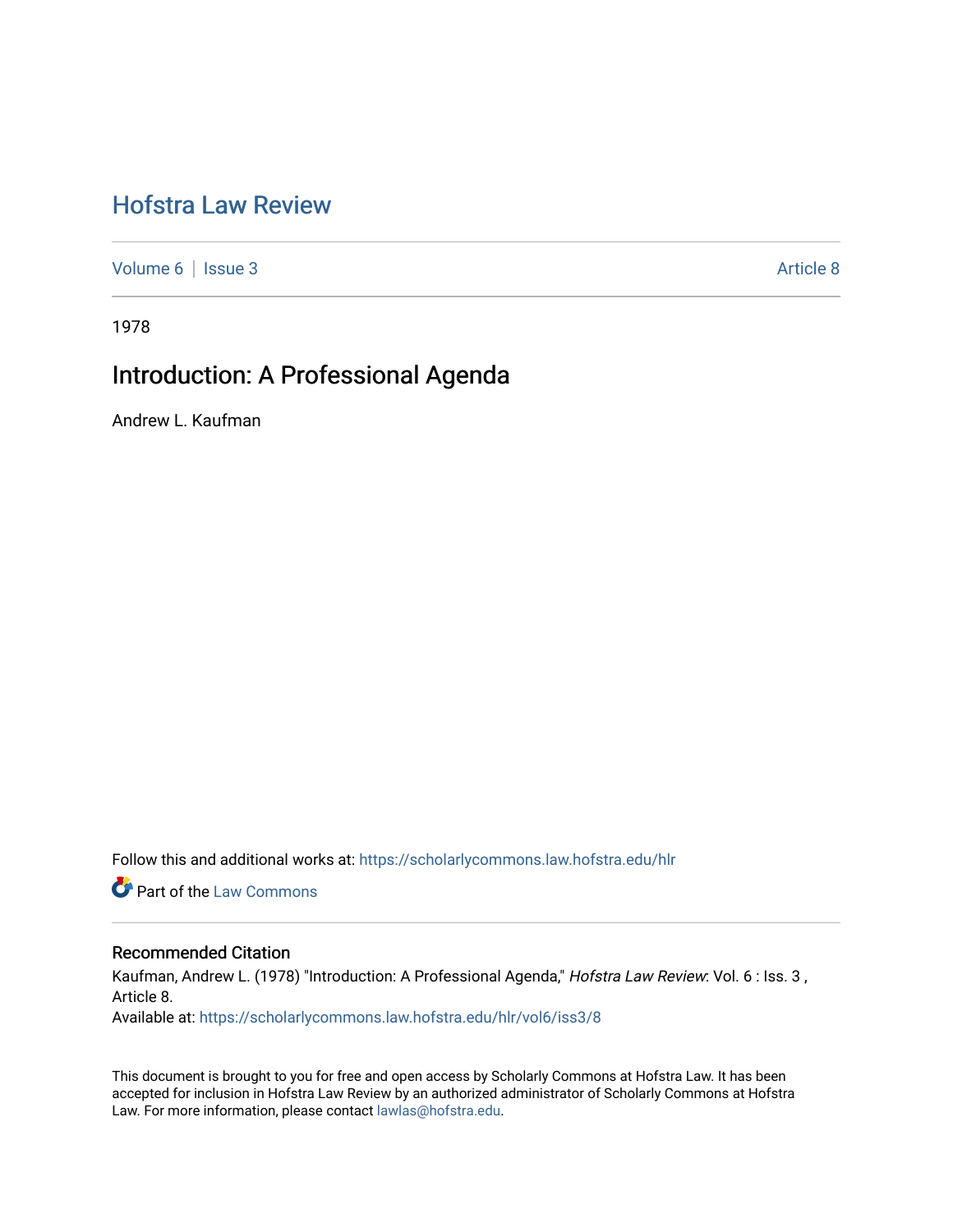# HOFSTRA JAW REVIEW

Volume 6, No. 3, Part II Spring 1978

# INTRODUCTION: **A PROFESSIONAL AGENDA**

#### *Andrew L. Kaufman\**

It was a pleasure to be asked to write the introduction to this Symposium on Professional Responsibility in honor of my friend and former classmate Monroe H. Freedman. He deserves it. Wittingly, and unwittingly, he has done much for the cause of professional responsibility. Like most of us who teach and write in this area, he came to it by chance. The story of his speech' and article2 in the mid-1960's that led to a hearing to consider disciplinary proceedings has been referred to by others in this issue and need not be repeated. 3 For long years, except for a flurry of interest in the early 1950's prompted by the writing of that interesting maverick, Charles P. Curtis,<sup>4</sup> the field of professional responsibility had lain fallow. Only the Warren Court had been active in the field, and its focus was on removing professional obstacles to increasing the availability of legal services to lower-income groups. <sup>5</sup>

The controversy surrounding Professor Freedman's speech and

4. *See* Curtis, *Ethics in the Law,* 4 **STAN.** L. BEv. 477 (1952); Curtis, *The Ethics of Advocacy,* 4 **STAN.** L. REv. 3 (1951).

*5. See, e.g.,* United Transp. Union v. State Bar, 401 U.S. 576 (1971); United Mine Workers v. Illinois State Bar Ass'n, 389 U.S. 217 (1967); Brotherhood of R.R. Trainmen v. Virginia State Bar, 377 U.S. **1** (1964); NAACP v. Button, 371 U.S. 415 (1963).

<sup>\*</sup> Professor of Law, Harvard University. A.B., 1951; LL.B., 1954, Harvard University.

<sup>1.</sup> Lecture by Monroe H. Freedman, Criminal Trial Institute, Washington, D.C. **(1966).**

<sup>2.</sup> Freedman, *Professional Responsibility of the Criminal Defense Lawyer: The Three Hardest Questions,* 64 **MICH.** L. REv. 1469, 1469 n.1 (1966).

<sup>3.</sup> Lefstein, *The Criminal Defendant Who Proposes Perjury: Rethinking the Defense Lawyer's Dilemma,* 6 HOFSTRA L. REV. 665, 671-76 (1978); Selinger, *The Perry Mason Perspective and Others: A Critique of Reductionist Thinking About the Ethics of Untruthful Practices by Lawyers for "Innocent" Defendants,* 6 HOFSTRA L. REv. 631, 632-38 (1978).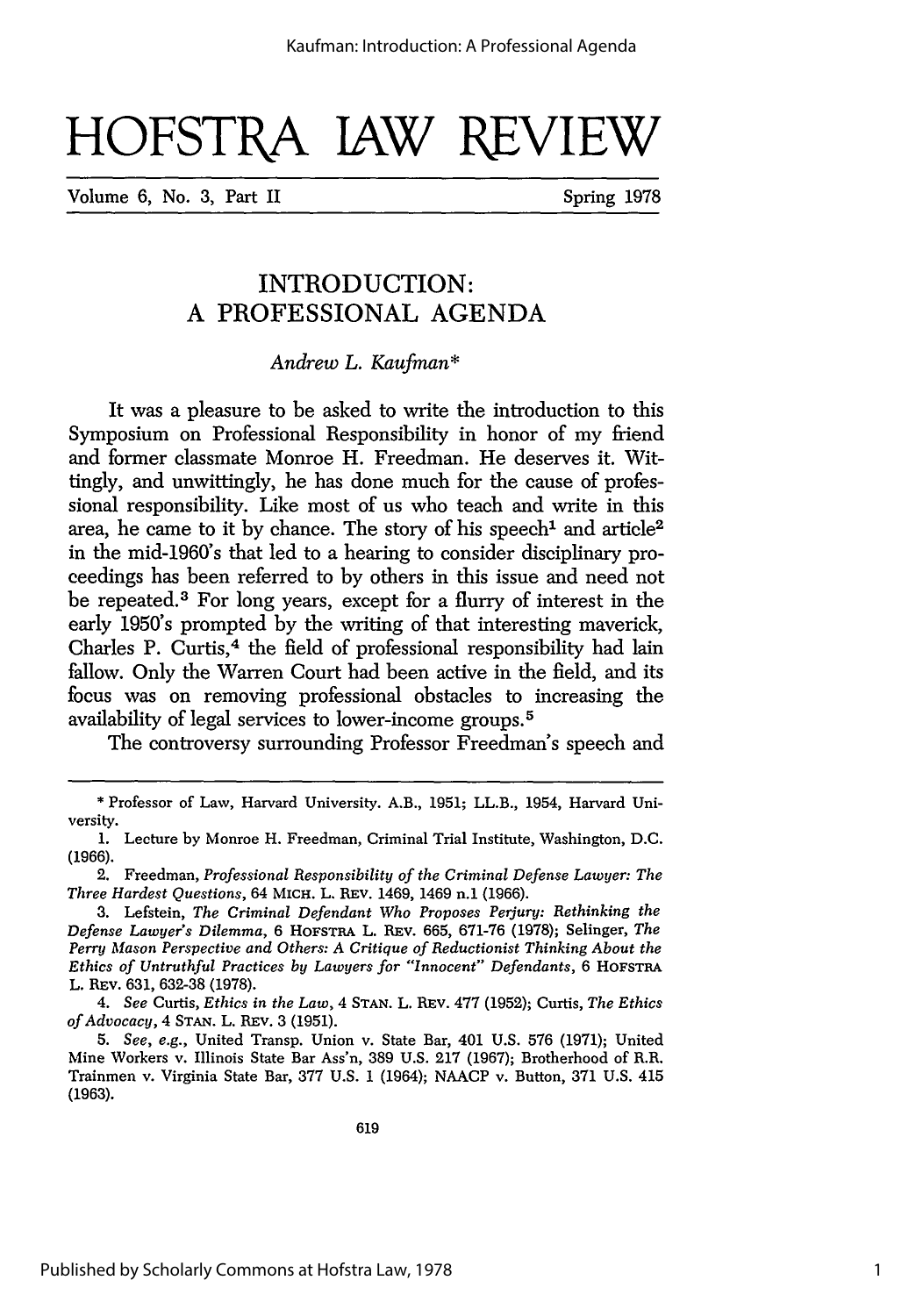article renewed interest in lawyers' problems. In its early phases, the discussion was largely in academic circles and centered on specific problems arising out of the obligation of confidentiality. Even the redrafting of the ABA Code of Professional Responsibility (the Code), which proceeded almost unnoticed in the years between 1964 and 1969, and its subsequent adoption by the states, failed to awaken an interest in more general problems of professional responsibility. The Code was not regarded by lawyers as affecting their individual lives very much.

Lawyers' involvement in Watergate changed all this. For the public, it dramatized not only problems of professional responsibility but also the way the profession was carrying out its obligations. Rightly or wrongly, sometimes one, sometimes the other, the profession was often portrayed publicly in the villain's role. For the profession, Watergate became the occasion for introspection and for discussion of problems that had long existed. Even the law schools became interested, to some extent. The focus of the new interest in professional responsibility problems has become more generalized and now extends to matters of access to legal services and to virtually all aspects of the way lawyers do their work. General practitioners, business and "public interest" lawyers, academics, the SEC, Congress, and the Supreme Court, not to mention sociologists, philosophers, and historians, have become sensitized to the profession's problems and have analyzed its resources. It has become a time for reexamination of generalizations, premises, and the structure of the profession. Many within and without the profession think that the time has come to reformulate its governing rules and ideals, and indeed the American Bar Association has appointed a diverse group of lawyers to rewrite the ABA Code of Professional Responsibility. The subject matter of the articles in this Symposium presents, in a general way, a partial agenda of the problems that the activity of the last dozen years has produced for the legal profession, and others, to solve. The purpose of this introduction is to add a few more items to that agenda.

# I. **THE** LAWYER-CLIENT RELATIONSHIP

# *Obligation to Undertake Representation*

One major problem is to adjust the relationship between lawyers and clients. That relationship has two aspects: One is the nature of the obligation of the profession and of the individual lawyer to represent all comers; the second is the extent to which a lawyer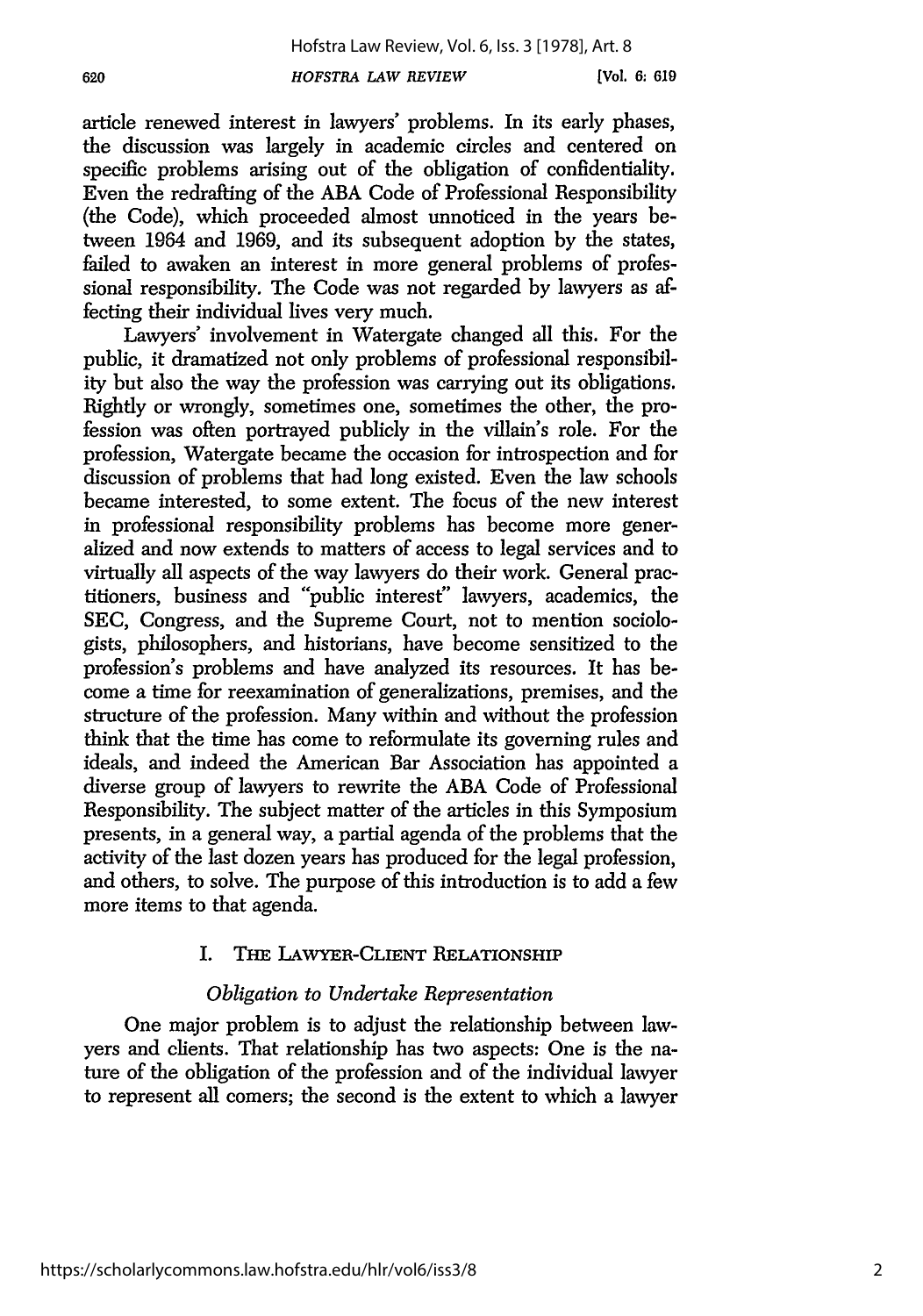should be obligated to achieve particular client ends or to use particular means when neither the ends nor the means are unlawful, but the lawyer finds them "unconscionable," or "morally reprehensible," to use the two terms in current vogue.

The legal profession in this country has not accepted the "taxicab rule" of British barristers under which it would be unprofessional to refuse to take on a client for any reason relating to the nature of the client or his or her cause. Although our governing rules state a general duty of the profession to see that unpopular clients get representation, 6 there is nevertheless a fair amount of leeway for individual lawyers to decline to represent particular clients and causes on the basis of personal predilection. The uneasy balance between choice and obligation has been coming under increased pressure lately as some segments of the public and even of the profession seek to hold lawyers more accountable for their clients' ends and means, especially in the noncriminal and nonlitigation part of practice. This pressure is reinforced somewhat by developments in conflict-of-interest law that are making it more difficult for law firms to represent a wide variety of interests and that may result in associating firms with particular sides of issues even more closely, in the public view if not in fact. A new look at that balance is an important item on the professional agenda.

#### *Client Objectives and the Lawyer's Conscience*

The problems do not cease with the decision to undertake representation. For a very long time, there have been two threads in the ethics of the profession, one emphasizing the lawyer's duties to society and the other emphasizing his or her duty to a particular client. Canon 15 of the former ABA Canons of Professional Ethics (the Canons) intermingled both duties. It began by proclaiming:

Nothing operates more certainly to create or to foster popular prejudice against lawyers as a class, and to deprive the profession of that full measure of public esteem and confidence which belongs to the proper discharge of its duties than does the false claim, often set up by the unscrupulous in defense of questionable transactions, that it is the duty of the lawyer to do whatever may enable him to succeed in winning his client's cause. <sup>7</sup>

<sup>6.</sup> See ABA **CODE.** OF PROFESSIONAL RESPONSIBILITY Canon 2 & EC 2-27 (1976) [hereinafter cited as ABA CODE].

**<sup>7.</sup> ABA CANONS OF** PROFESSIONAL ETHIcs No. **15.**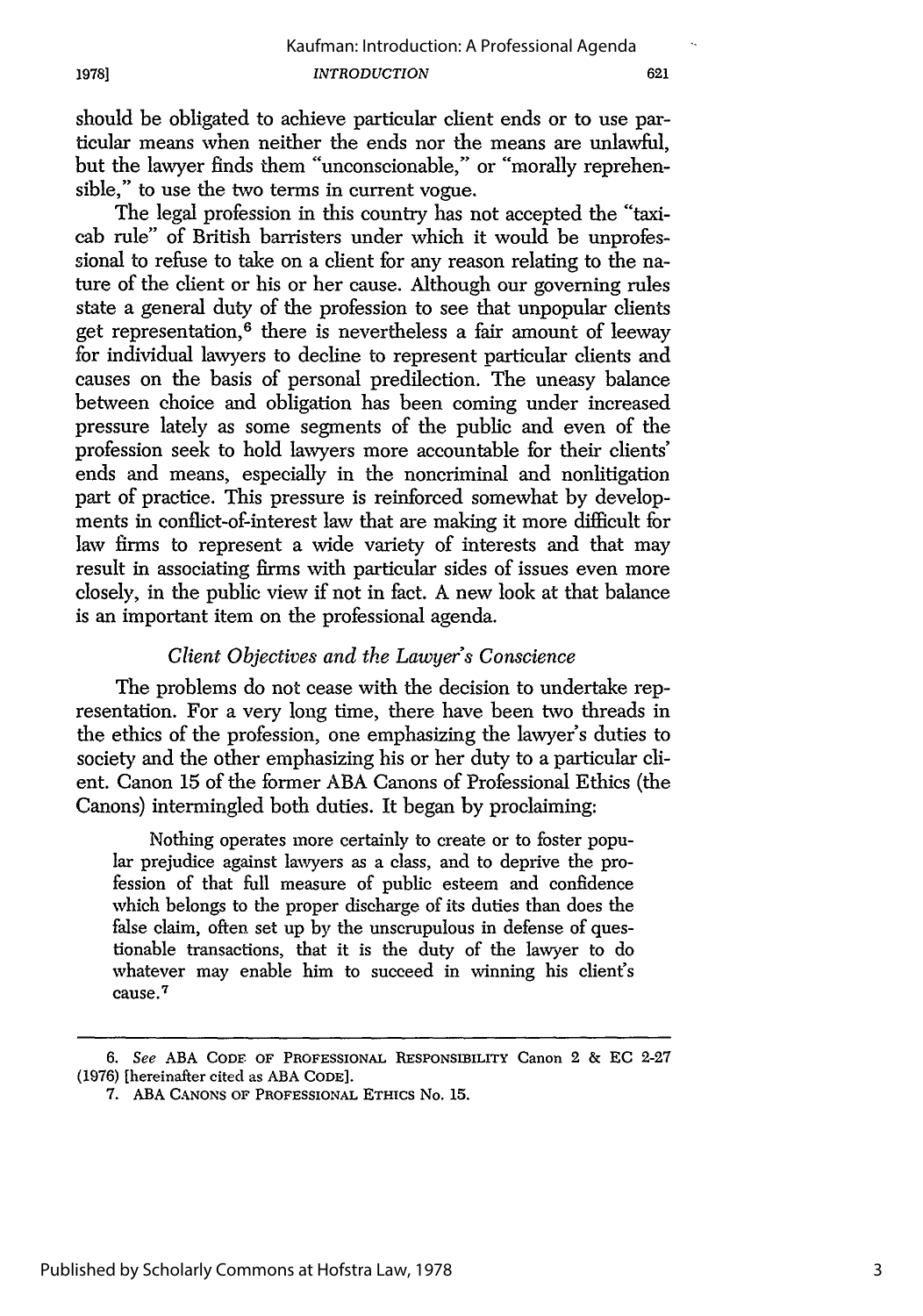With a break to announce that a lawyer should keep silent about personal belief in a client's innocence or the justice of his or her cause, the canon then stated the opposing thread:

The lawyer owes "entire devotion to the interest of the client, warm zeal in the maintenance and defense of his rights and the exertion of his utmost learning and ability," to the end that nothing be taken or be withheld from him, save by the rules of law, legally applied. . **.** . In the judicial forum the client is entitled to the benefit of any and every remedy and defense that is authorized by the law of the land, and he may expect his lawyer to assert every such remedy or defense.<sup>8</sup>

To make certain, however, that the duty to society was not understood as being overborne by the requirement of zeal on behalf of the client, the canon then concluded where it began:

But it is steadfastly to be borne in mind that the great trust of the lawyer is to be performed within and not without the bounds of the law. The office of atttorney does not permit, much less does it demand of him for any client, violation of law or any manner of fraud or chicane. He must obey his own conscience and not that of his client.<sup>9</sup>

Canon 15 contained strong statements of the duties to both client and court. When these duties seemed to conflict, one could not draw comfort from the general language of the Canons about the preeminence of either.10 Except in a few cases, there was no specific language to resolve this difficult question. Lawyers had to choose one path or the other as best they could.

The ABA Code of Professional Responsibility adopts a somewhat different philosophy. Its great length, as compared to the Canons, assures that it covers a great many more subjects. Its format, the division between disciplinary rules and ethical considerations, was a largely unsuccessful effort<sup>11</sup> to set forth minimum enforceable standards for some specific situations and then aspirational goals for those and a number of other situations. In the process, however, more than the rhetoric of obligation disappeared. The former balanced statement of duties became obscured to the point where

*<sup>8.</sup> Id.*

<sup>9.</sup> *Id.*

*<sup>10.</sup> See also id.* No. 32.

**<sup>11.</sup>** *See* **A. KAUFMAN,** PROBLEMS **IN PROFESSIONAL RESPONSIBILITY 30-31 (1976).**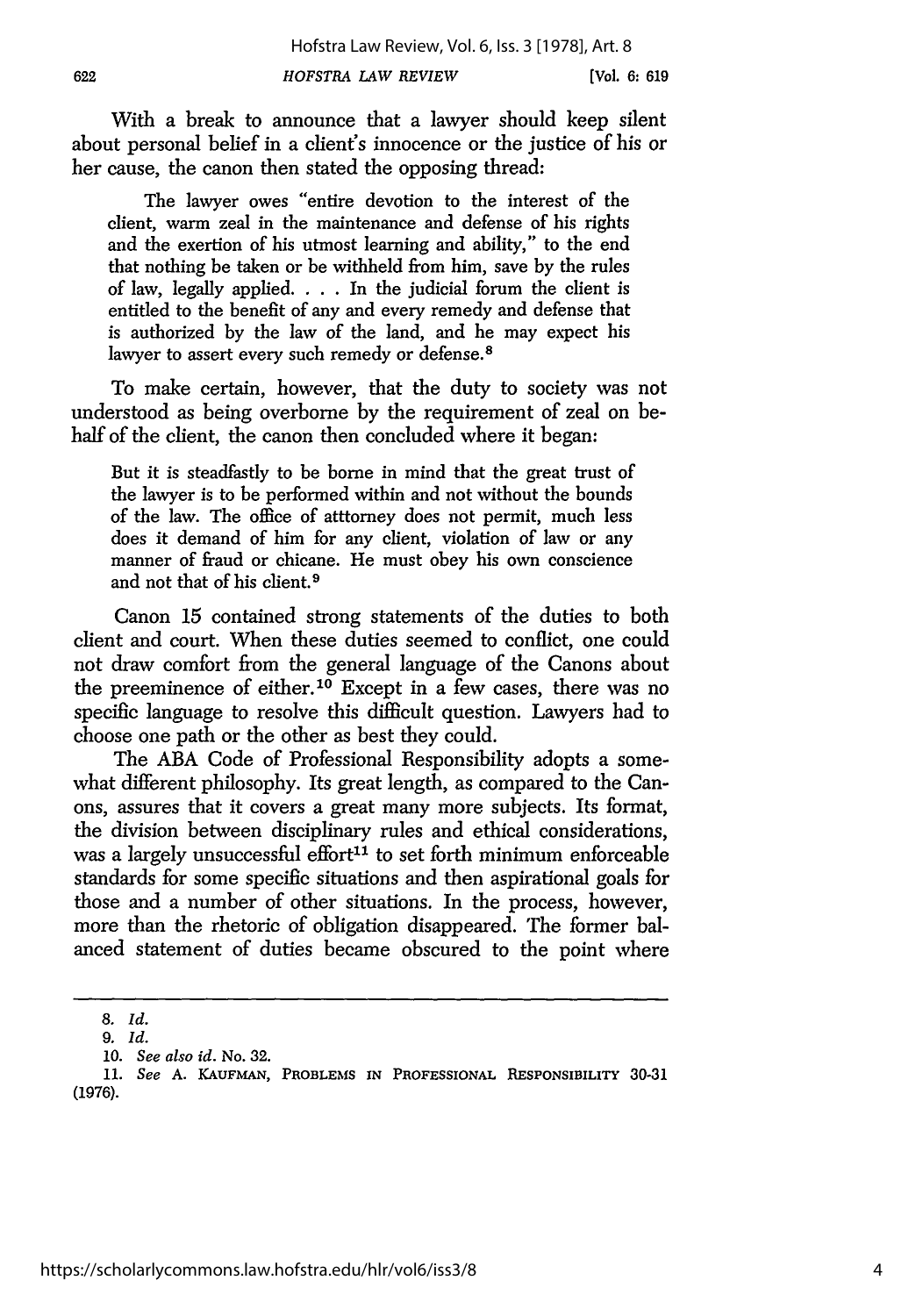many thoughtful commentators have concluded that a new order has been created.12

By chance or design, the drafters of the Code found it possible and desirable to state the lawyer's obligation with respect to client objectives in the disciplinary rules. The obligation to represent a client zealously is stated cogently and broadly in DR 7-101(A): "A lawyer shall not intentionally: (1) Fail to seek the lawful objectives of his client through reasonably available means permitted by law and the Disciplinary Rules, except as provided by DR 7-101(B)."13 The exceptions stated later in the provision all relate to matters of etiquette. Relying heavily on this rule and on the restrictive nature of the rules relating to withdrawal from representation.<sup>14</sup> some commentators have concluded that a lawyer who has undertaken representation is required in the litigation context, and to a large extent in the nonlitigation context, to seek to achieve all the client's objectives by reasonably available means, the only restriction being that nothing "unlawful" is perpetrated.15

The lawyer's societal obligations in these matters, on the other hand, are not contained in the disciplinary rules but are scattered throughout the ethical considerations. One must look very hard in the present Code to find language comparable to that in former canon 15 telling the lawyer to avoid "chicane" and to "obey his own conscience."l6 But it is there, albeit not so clearly as it was in canon 15. EC 7-8 tells the lawyer that in a nonadjudicatory matter he or she may withdraw if the client "insists upon a course of conduct that is contrary to the judgment and advice of the lawyer but not prohibited by Disciplinary Rules."'17 More importantly, buried in **EC** 1-5 is the statement that a lawyer "should refrain from all illegal and morally reprehensible conduct."<sup>18</sup>

It is difficult to know what the committee that drafted the ABA Code of Professional Responsibility had in mind with respect to the balance of duties that was stated in former canon 15. Many

<sup>12.</sup> *See, e.g.,* Bellow & Kettleson, *The Mirror of Public Interest Ethics: Problems and Paradoxes,* in **PROFESSIONAL** RESPONSIBILITY: A **GUJIDE FOR ATTORNEYS** 219, 258-65 (1978); Schwartz, *The Missing Role of Professional Conduct,* 52 L.A.B.J. 10, 11-12, 15 (1976).

<sup>13.</sup> ABA **CODE,** *supra* note 6, DR 7-101(A) (footnotes omitted).

<sup>14.</sup> *See id.* DR 2-110.

<sup>15.</sup> *See* authorities cited note 12 *supra.*

<sup>16.</sup> *See* text accompanying note 9 *supra.*

<sup>17.</sup> ABA **CODE,** *supra* note 6, EC 7-8.

<sup>18.</sup> *Id.* EC 1-5 (footnote omitted).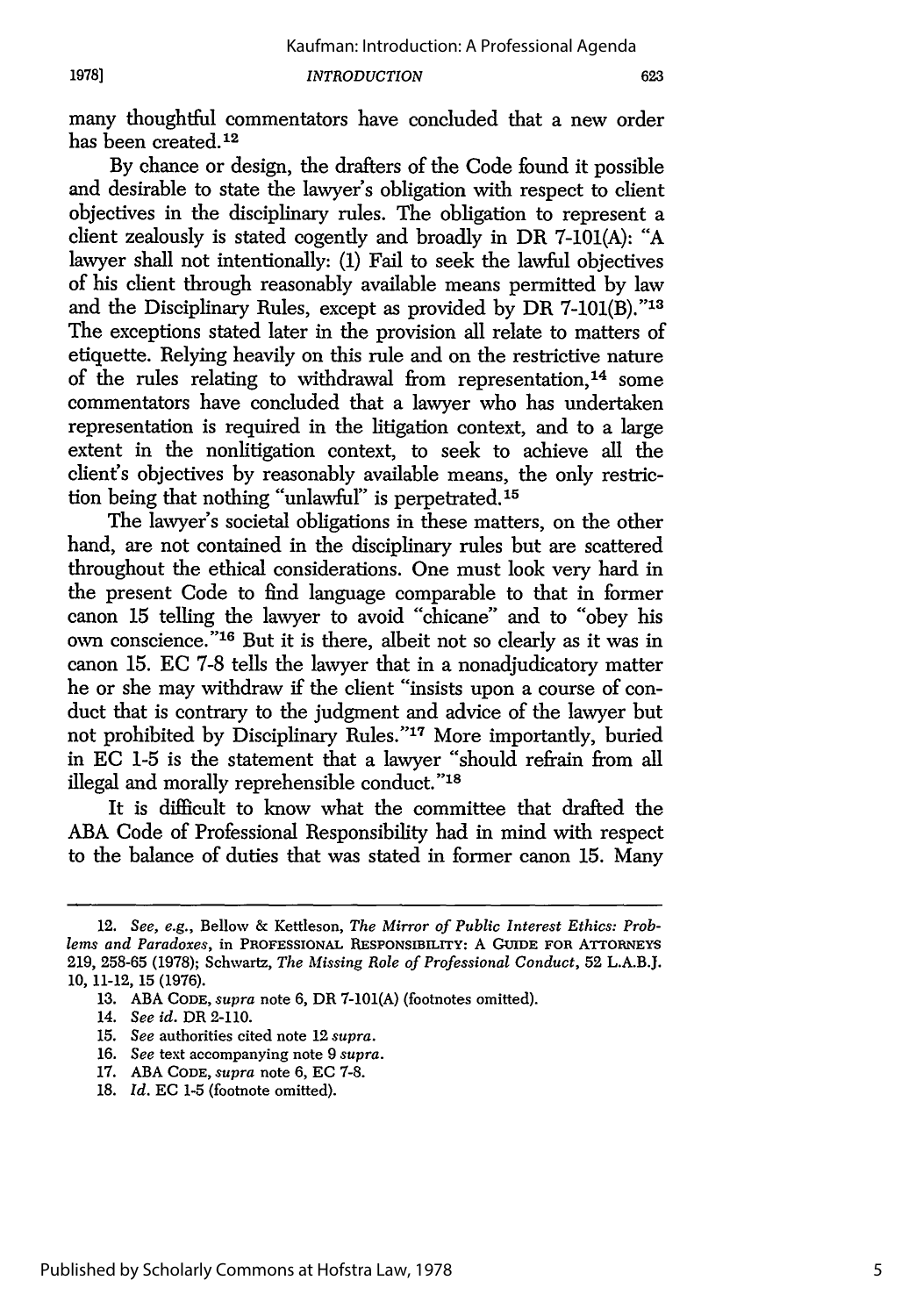courts that have dealt with problems of professional responsibility in recent years state quite clearly that there are still strong conflicting duties that must be reconciled in specific situations.<sup>19</sup> High on the agenda of the new committee that is studying the Code ought to be a restatement of these duties, hopefully one that recognizes the importance of both, and also provides more guidance about the factors that ought to enter into resolution of the conflict in particular cases.

## II. DISCRETION

In looking at possible accommodations in problems concerning lawyers' duties to clients, another major problem appears. One approach is to tell lawyers quite precisely what their obligations to prospective and current clients are. Such an approach, however, may pressure a lawyer to act in a way that he or she regards as "immoral." It is one thing for a lawyer to defend a client believed or even known to be guilty of a heinous offense against criminal charges brought by the state. It is quite another, at least for many, to be told that one must, under pain of disciplinary action, assist a "hate group" to incorporate; or assist a business to produce a dangerous but not outlawed product if that "group" or business is "unpopular" and unlikely to be able to find satisfactory representation; or assist a client to achieve an unjust but lawful solution to a dispute when the client desires it.

Such pressure has already contributed to the unwillingness of many lawyers to participate in the criminal process, although some see that situation as an argument against allowing lawyers freedom in choice of representation. But a more thoroughgoing pressure that forced lawyers to act against their consciences too often might well change the profile of the profession by forcing out the most sensitive practitioners. A wide discretion, on the other hand, will increase the number of situations in which the choice of lawyer may be crucial to attainment of a client's "lawful" objectives and will also tend to increase the public association of lawyers and clients. The same problem of narrow versus wide discretion exists with respect to those situations where breach of a client's confidences may be in order. A primary item on the professional agenda is analysis

<sup>19.</sup> *See, e.g.,* People v. Belge, 50 App. Div. 2d 1088, 376 N.Y.S.2d 771 (4th Dep't 1975), *affd,* 41 N.Y.2d 60, 359 N.E.2d 337, 390 N.Y.S.2d 867 (1976); *In re* A, 276 Ore. 225, 554 P.2d 479 (1976).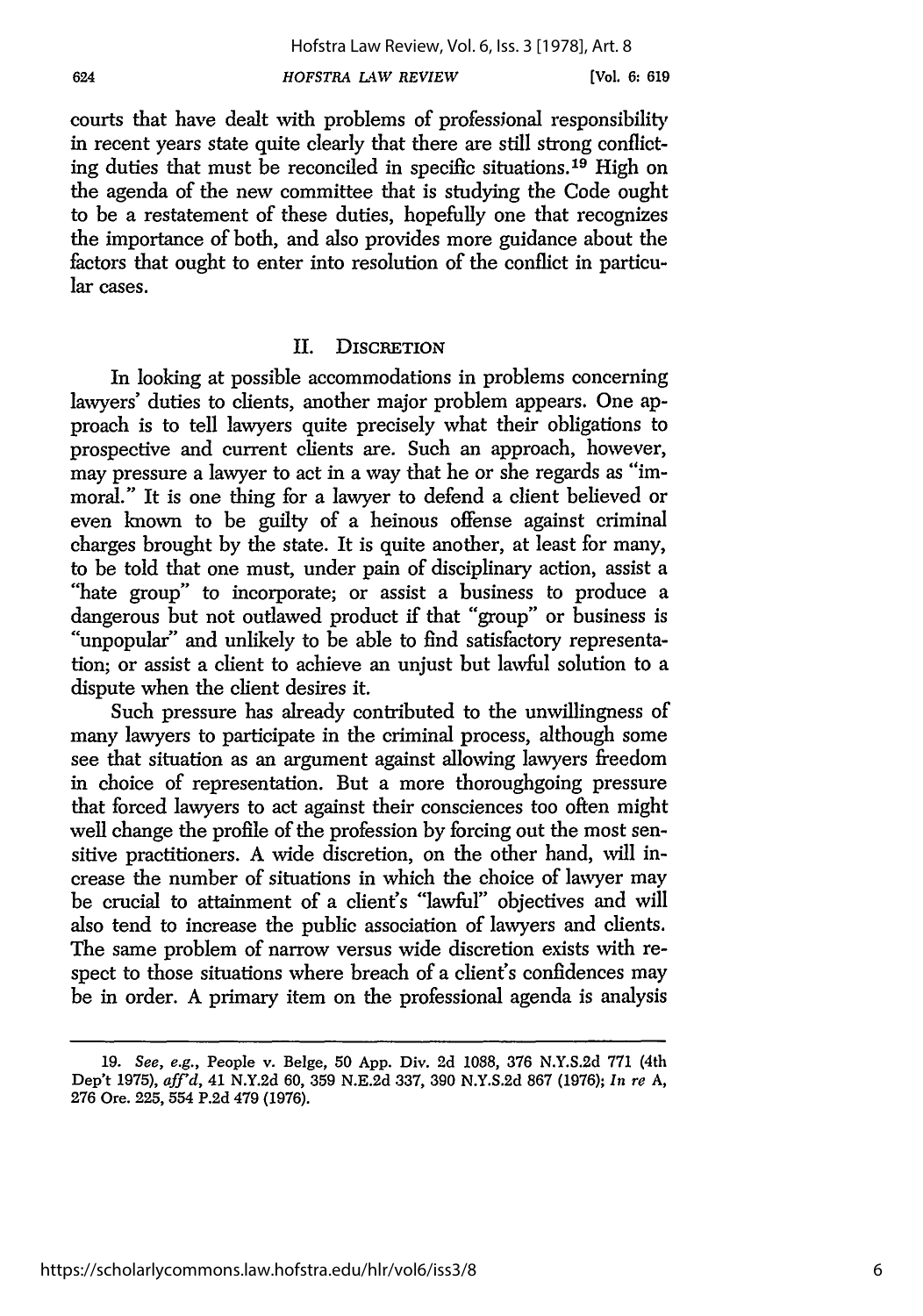#### *INTRODUCTION*

of different situations to mark out those where more precision is required from those where substantial discretion seems advisable.20

#### III. **CONFLICT** OF **INTEREST**

The most litigated questions of professional responsibility at present are those involving conflict of interest. Although conflict issues, unlike so many others, are publicly visible, their preeminence in litigation is doubtless due, at least in part, to the strategic consideration of getting opposing counsel disqualified. The presence of that motive should not, however, detract from the importance of the problem. It involves, at one level of abstraction, our view of the appropriate adversariness of the legal system and, at a different level, an accommodation between the desire to lower legal costs, both generally and to particular clients, and our notions of the loyalty and independent judgment to which a client is entitled. While it has been suggested that the present rules are designed largely to further the profession's self-interest in providing more work for lawyers, 21 my instinct is that to the extent professional self-interest is a factor, it works more in the opposite direction. Lawyers hate to send a client elsewhere and very often will attempt to represent differing interests when they should not. At the very least, this is another of those situations where it is difficult to ascribe a professional rule to individual self-interest. Depending on the content one gives that phrase, self-interest is in both scales.

There are two conflict-of-interest issues that should concern the profession. The obvious one is substantive resolution; the second is the impression that many students have that the level of professional sensitivity in this matter is amazingly low. One would like to think that these questions are inextricably intertwined, that the present rule would work well if only lawyers were more educated to its nuances. To some extent they are intertwined, but financial pressures work against the educational process to affect lawyers' decisions in this area probably as much or more than in any other.

The progression from the old Canons to the present Code has been in the direction of a greater tilt away from representation of

<sup>20.</sup> For further discussion of such discretion, see Frankel, Book Review, 43 U. **CHI.** L. REv. 874, 877-82 (1976) (ABA Code of Professional Responsibility (1975)). *See also* A. **KAUFMAN,** supra note 11, at 613-15.

<sup>21.</sup> See Morgan, *The Evolving Concept of Professional Responsibility,* 90 HARv. L. REv. 702, 727-28 (1977).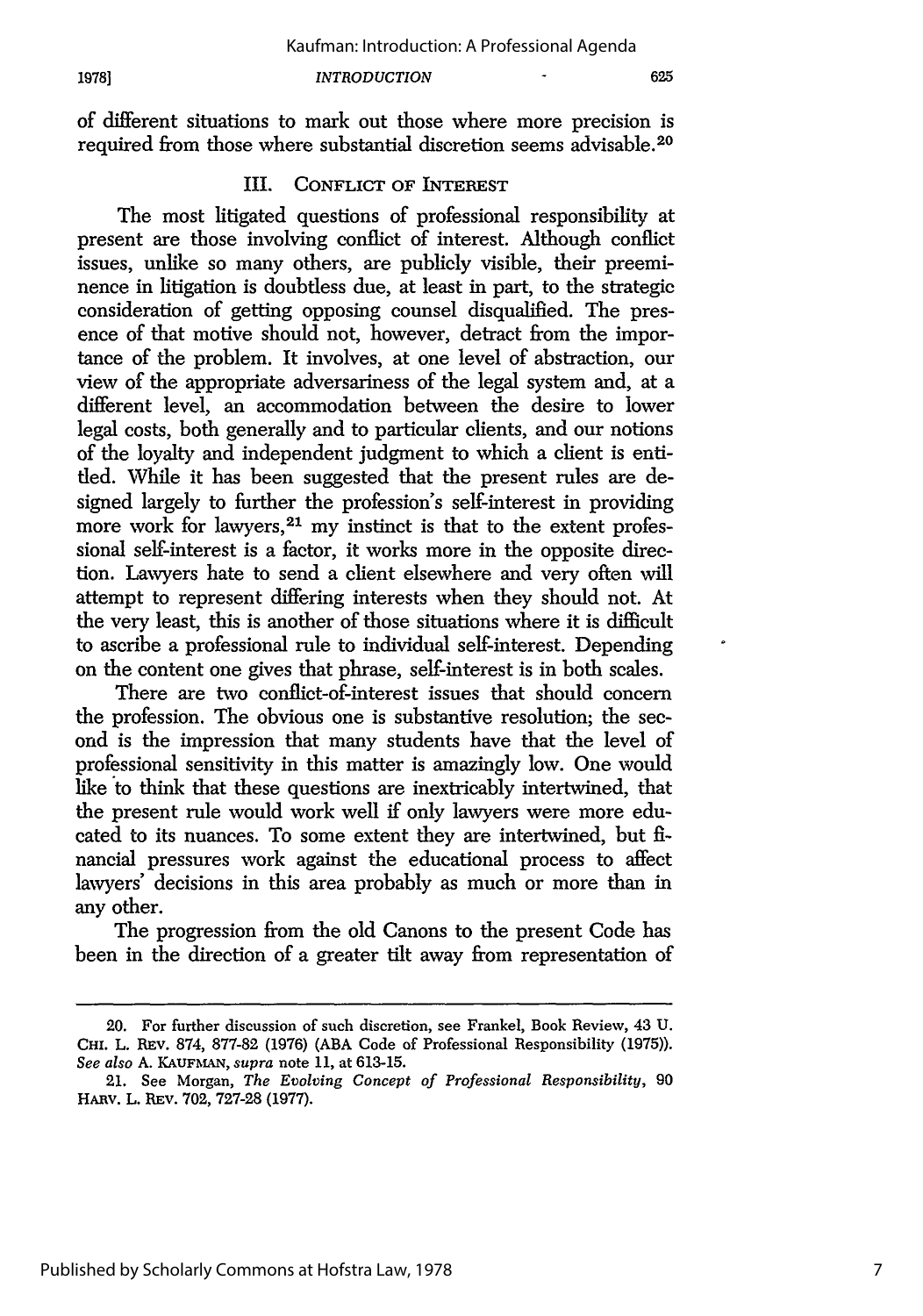*HOFSTRA LAW REVIEW*

626

multiple interests when there is doubt. One recent effort, the proposal of the Legal Ethics Committee of the District of Columbia Bar with regard to former government lawyers and the "revolving door," has even eschewed sole reliance on general rules in favor of some mechanical, temporal restrictions on employment.<sup>22</sup> On the other hand, with more interest and litigation has come more sophisticated analysis of the various factors that go into conflict-ofinterest decisions, thus increasing pressure for balancing these factors on an even more ad hoe basis, and providing, incidentally, greater discretion for lawyers.<sup>23</sup>

A subsidiary issue is whether the recognition of "public interest" considerations that has played such an important role in devising the much disputed "screening off" rules for the former government lawyer should carry over into other areas of conflictof-interest law. One typical situation arises when the current rules are read to deny a legal aid office with several branches the ability to represent, say, both the indigent husband and wife in a divorce matter. The likely result is that one party will have no representation at all.24 Another situation arises when a law firm member does work for, or sits on the board of, certain kinds of legal service offices. A too literal application of current conflict-of-interest rules might stifle that promising relationship.<sup>25</sup>

Finally, even if the current rules are thought to be just right, there are two other problems to which attention should be given: the adequacy of the current rules about the nature of disclosures that should be made by a lawyer seeking consent to multiple representation and the effect of seeking consent itself. One does get the impression sometimes that the disclosures made are very sketchy and that a form of words, with some examples, ought to be

*25. See generally* Cinema 5, Ltd. v. Cinerama, Inc., 528 F.2d 1384 (2d Cir. 1976). *Compare* Barnett, Book Review, 90 HARv. L. REv. 648, 654-56 (1977) *with* Kaufman, *The Lawyers' New Code,* HARv. L. SCH. **BULL.,** October 1970, at 19.

<sup>22.</sup> These proposals are reprinted in DISTRICT **LAW.,** Winter 1977, at 46.

<sup>23.</sup> *See,* e.g., Silver Chrysler Plymouth, Inc. v. Chrysler Motors Corp., 518 F.2d **751** (2d Cir. **1975); THE** COMM. **ON PROFESSIONAL AND** JUDICIAL **ETHICS, ASSOCIA-TION OF THE BAR OF THE CITY OF NEW YORK, OPINIONS,** No. **889 (1976),** *reprinted in* 31 REc. A.B. CITY **NEW YORK 552 (1976).**

*<sup>24.</sup> Compare* **COMM. ON ETHICS, BOSTON BAR ASSOCIATION, OPINIONS,** *No.* 76-2 **(1976)** (permitting such representation under certain conditions) with Borden v. Borden, 277 **A.2d** 89 (D.C. 1971) (forbidding such representation); *compare* ABA **COMM. ON ETHICS AND. PROFESSIONAL** RESPONSIBILITY, INFORMAL **OPINIONS,** *No.* 1233 (1972) (operation of Indian reservation legal aid office) *with id.* No. 1235 (operation of Coast Guard legal aid office).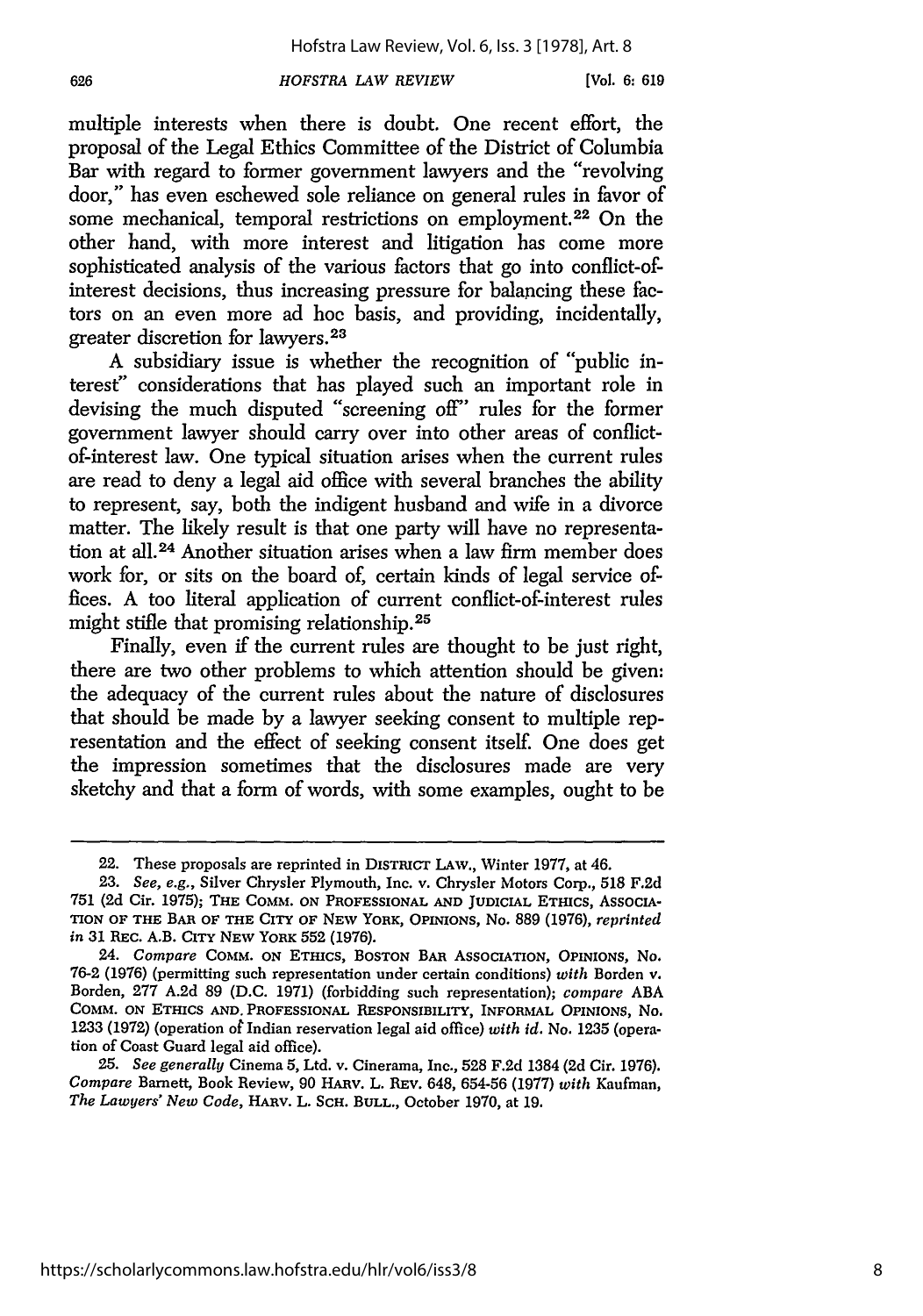#### *INTRODUCTION*

found that will inform lawyers more fully of their responsibilities in that regard.

The consent issue is more serious. Consent is not always the easy, obvious solution to a conflict problem. In many cases, it is simply a way of shifting a conflict problem from the lawyer to the client. Worse than that, the situation may be such, or appear to the client to be such, that consciously or unconsciously the client is coerced to consent. A client who has invested time and money in a relationship with a lawyer may be unwilling to jeopardize that relationship by refusing to grant permission to his or her lawyer to represent a client with a differing interest. Somehow the problem of the coercion that may be involved in seeking consent must be brought more into the forefront of lawyers' consciousness.<sup>26</sup>

# IV. PROVISION OF LEGAL SERVICES

Another large issue on the profession's agenda is the proper stance to be taken toward the provision of legal services to the populace at large. The existence, nature, and extent of unmet legal needs have been debated and investigated for some time, and a recent study has developed a good deal of data on the subject. $27$ The amount of society's resources that ought to be spent on the provision of legal services is also a matter of current governmental interest, especially in connection with annual appropriations for the National Legal Services Corporation. But attention has begun to focus on the specific nature of an individual lawyer's obligations, and the Special Committee on Public Interest Practice of the American Bar Association has recommended that a specific quantified obligation be required in public interest work, as that term is defined by that committee.<sup>28</sup> The clash of "public interests" involved-the "service" as opposed to its "compelled" nature and infringement on a lawyer's "personal liberty"-assures that the battle over this issue, which has surfaced on the profession's agenda so recently, will be heated.

Attention has also begun to focus on the judicial system itself,

<sup>26.</sup> For a good discussion of current conflict problems, see Fordham, *Limitations on Representation of Clients in Litigation,* 33 Bus. **LAW.** 1193 (Special Issue Mar. 1978). Many other issues of professional responsibility are discussed in other articles in this special issue of *The Business Lawyer.*

<sup>27.</sup> *See* B. CURRAN, THE **LEGAL NEEDS** OF THE **PUBLIC:** THE FINAL REPORT OF **A** NATIONAL SURVEY (1977).

<sup>28.</sup> *See* ABA SPECIAL COMM. **ON** PUBLIC INTEREST PRACTICE, IMPLEMENTING THE **LAWYER'S PUBLIC INTEREST** PRACTICE **OBLIGATION** (1977).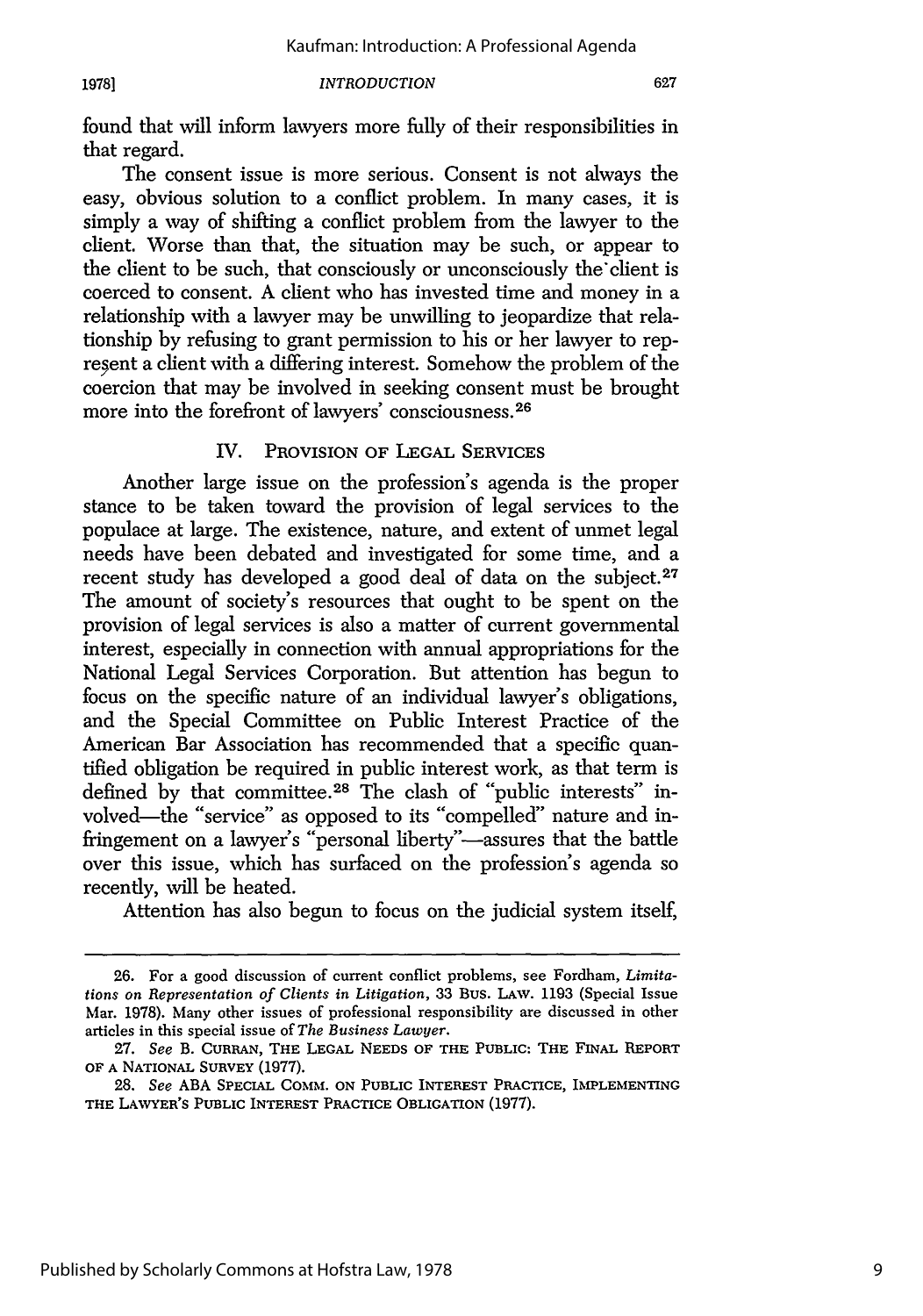#### *HOFSTRA LAW REVIEW*

and some suggest that part of the solution to society's legal needs may well be found in creating structures outside the legal system.<sup>29</sup> The problems posed by these proposals and the relation of such structures to the legal profession are only just beginning to be explored, but the suggestions are bound to receive serious consideration in the future, especially if the judicial system does not succeed in resolving its *own* administrative problems better than it has in the recent past. These are also important items for our professional agenda.

#### V. **COMPETENCE**

The past ten years have seen growing interest in the profession in that category of issues subsumed under the heading of competence, including competence as related to admission, and especially as related to discipline and to specialization. Professor Cohen's provocative article<sup>30</sup> in this Symposium raises a number of the issues. The great problem is to achieve a satisfactory accommodation between the achievement of the democratic ideals that ought to govern not only admission to the profession but also the way in which the profession provides lawyers who can relate to the legal problems of the great masses of the American people and the achievement of sufficiently high standards of competence to handle the increasingly more technical requirements of a corporate regulatory state. "Elitism" is a dirty word in democratic circles, and there is no doubt that prejudice has played, and still plays, a role in the professional hierarchy. But "elitism" in its striving for quality work is the essence of professionalism, and critics should avoid slipping into a too easy equation of high standards with a cover for exclusiveness and prejudice.

The law schools themselves have been struggling with the same problem not only at the admissions level but also in the expectations of achievement that they set as goals for students. If it is true that the new emphasis on humaneness, rapport, and popularity in the classroom has been accompanied by lowered expectations of student achievement, if it is true that most second-year and third-year students do not work on academic subjects as hard as they must to achieve an understanding of the subject matter, then

**<sup>29.</sup>** *See, e.g.,* **ABA, REPORT ON THE NATIONAL CONFERENCE ON** MINOR **Dis-PUTES** RESOLUTION **11-20 (1978).**

**<sup>30.</sup>** Cohen, *Certification of Trial Lawyers-The Judicious Structuring of thw American Legal Profession,* 6 **HOFSTRA L.** REv. **793 (1978).**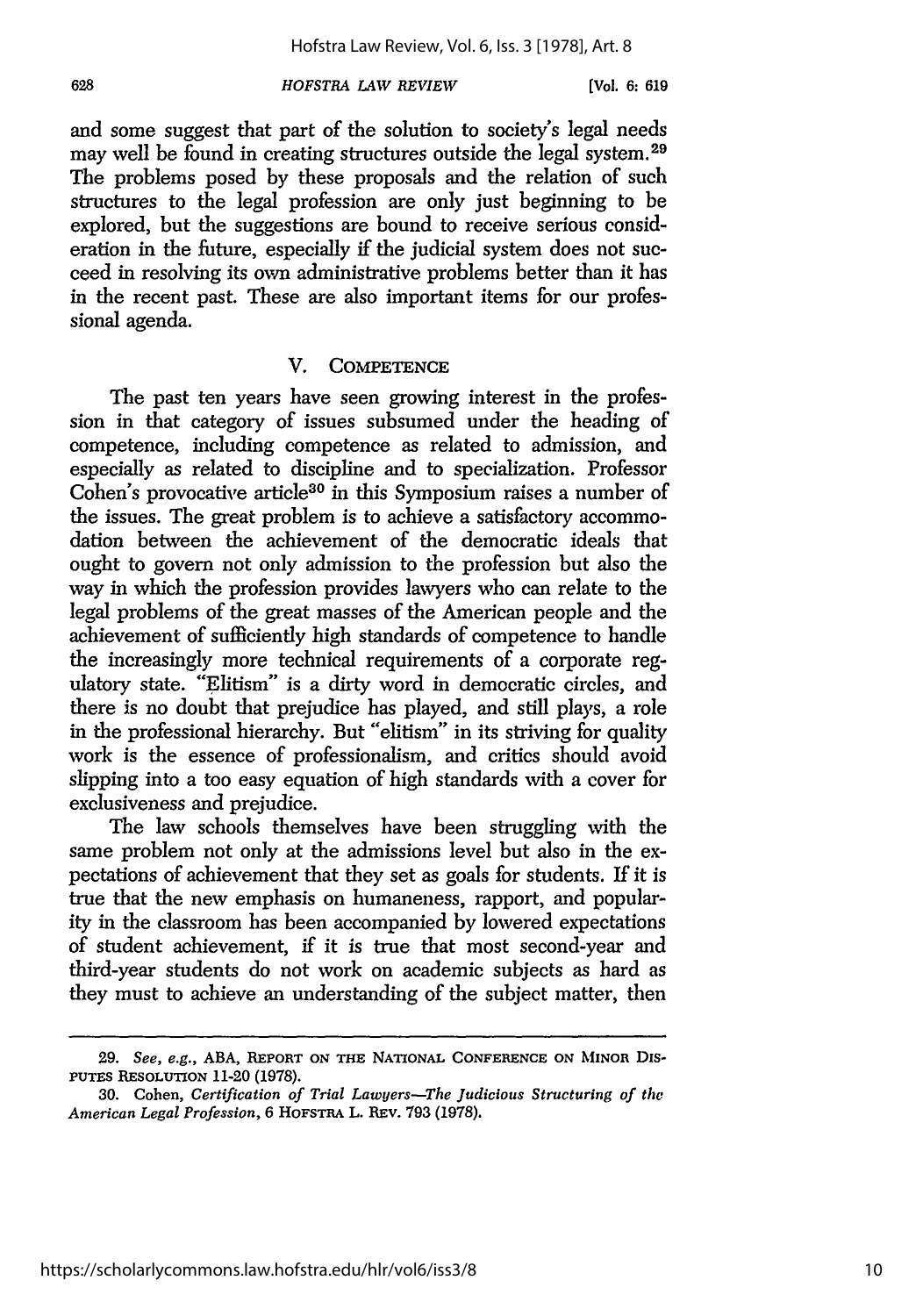**1978]**

#### *INTRODUCTION*

that is a condition the law schools need to remedy. One recent suggestion for academic malaise-shortening law school to two years-seems counterproductive. The substantive law foundations for a lawyer's whole career, including a sense of the mission of law, are laid in law school. Students need more education, not less, to prepare them to serve the public properly.

A new appreciation seems to be emerging in the law schools of the necessity to provide a balance in the curriculum among the study of legal doctrine, study of its connections with everything else that is going on in society, study of legal theory, and study of the practical problems faced by lawyers and the profession. But the best curriculum will fail if it is not taught with a sense of confidence in its purpose. That sense, both in the law schools and in the profession itself, seems to be faltering at the present moment. The profession is on the defensive. Indeed, there are some who are suggesting that society would be best served if there were no legal profession at all. That is an old cry, but it is being heard somewhat more insistently today, backed by a good deal of *mea culpa* and self-criticism from within the profession itself, at all levels, including Justices of the Supreme Court. In such an atmosphere, law can be taught and practiced with satisfaction only by those whose study and contemplation has left them with a confident feeling of the utility of what they are doing. That confident feeling must be justified by service, and by service beyond that for which payment is received. Acceptance of that obligation is all that entitles lawyers to be invested with the title and benefits of a profession. If the title is justified, at least in substantial part, and I am one of those who thinks it is, then even though we see large room for improvement -and where is there not in human affairs?--we should not be so defensive about what we are doing. Perhaps a renewal of confidence should be the number one item on the profession's agenda.